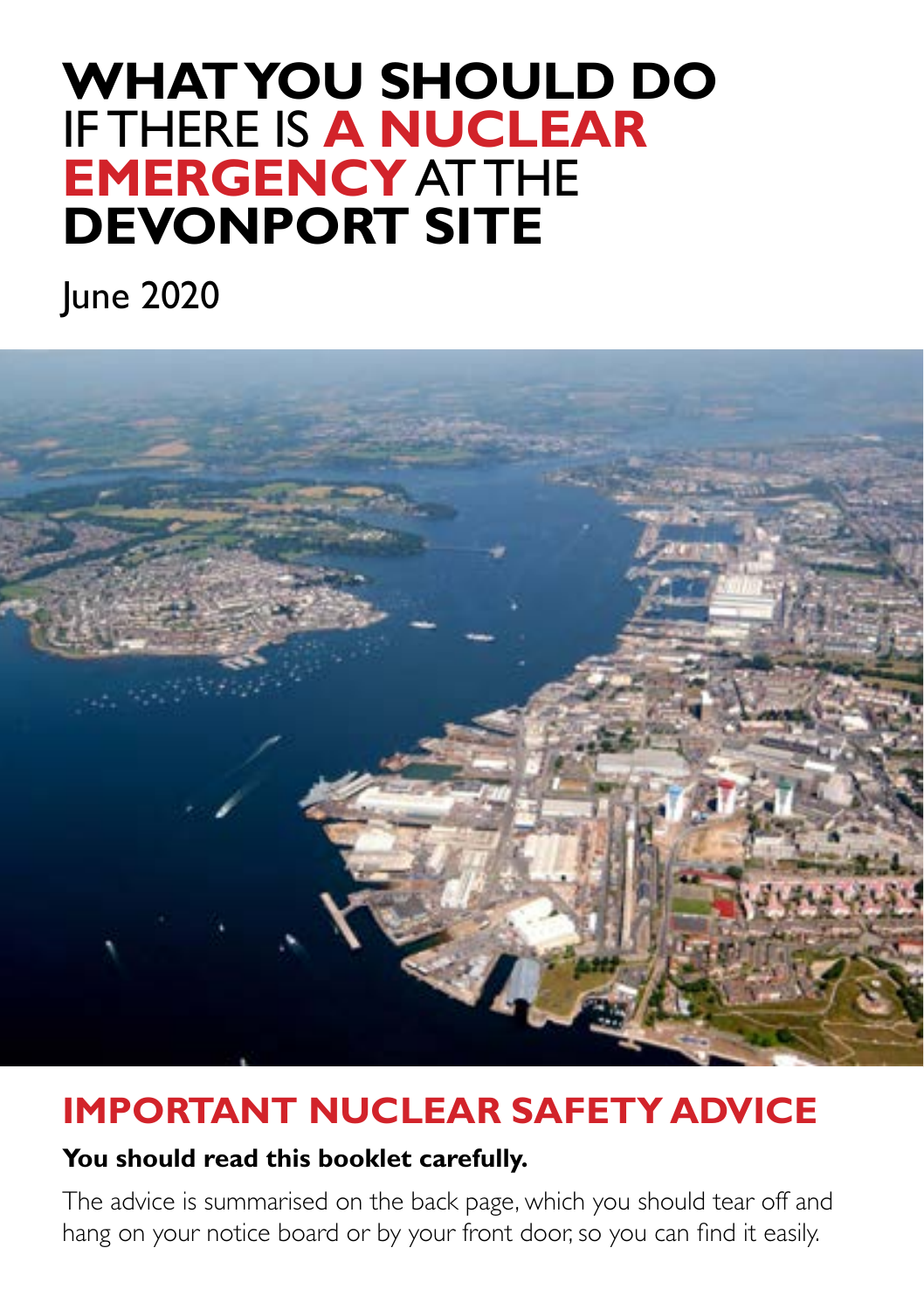### **THESE QUESTIONS WILL BE ANSWERED:**

| Why do I need this booklet?                         | 3            |
|-----------------------------------------------------|--------------|
| How will I know if there is a nuclear<br>emergency? | 8            |
| What should I do and why?                           | 9            |
| What about food and drink?                          | $\mathsf{L}$ |
| How will my children be cared for at<br>school?     | $\mathsf{L}$ |
| What are radioactivity and radiation?               | 2            |
| Who has produced this information?                  | 4            |
| Where can I get more information?                   | 15           |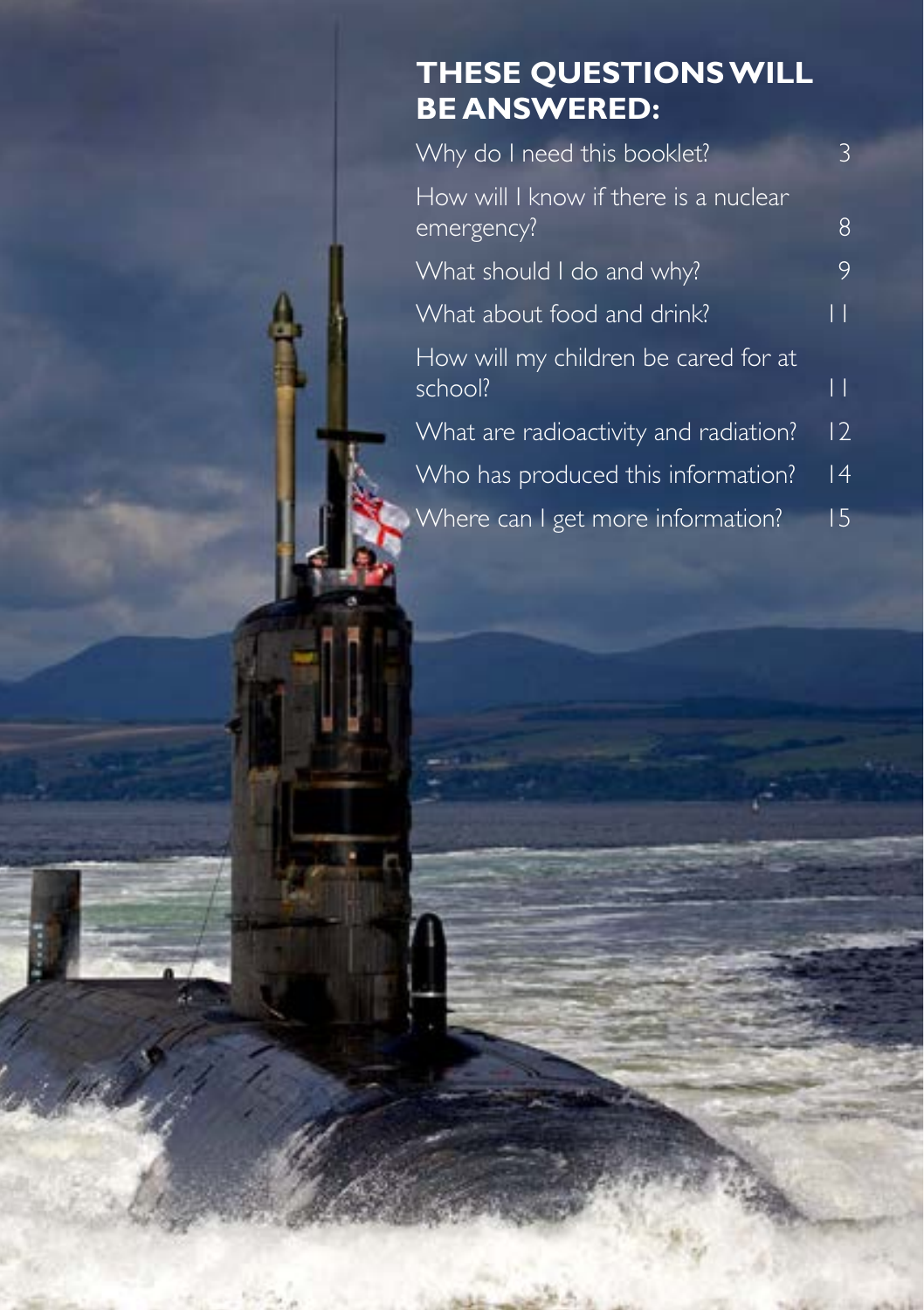## **WHY DO I NEED THIS BOOKLET?**

You have been given this booklet because you either live or have a business in one of the Detailed Emergency Planning Zones around the Devonport Site.

If you live or have a business in the Outline Planning Zone and have been identified as being in a vulnerable group, then you will also have received this booklet.

The Detailed Emergency Planning Zones are areas around the Devonport Site, which extend to a minimum distance of 1.5km from the operational submarine berths. The Outline Planning Zone is an area around the Devonport Site, which extends to a distance of 5km from a central point, within the site.

'Devonport Site' means the areas at Devonport owned by Ministry of Defence and Devonport Royal Dockyard Limited (DRDL). It includes the Dockyard Port of Plymouth and anchorages within Plymouth Sound, including the Delta and Echo Buoys.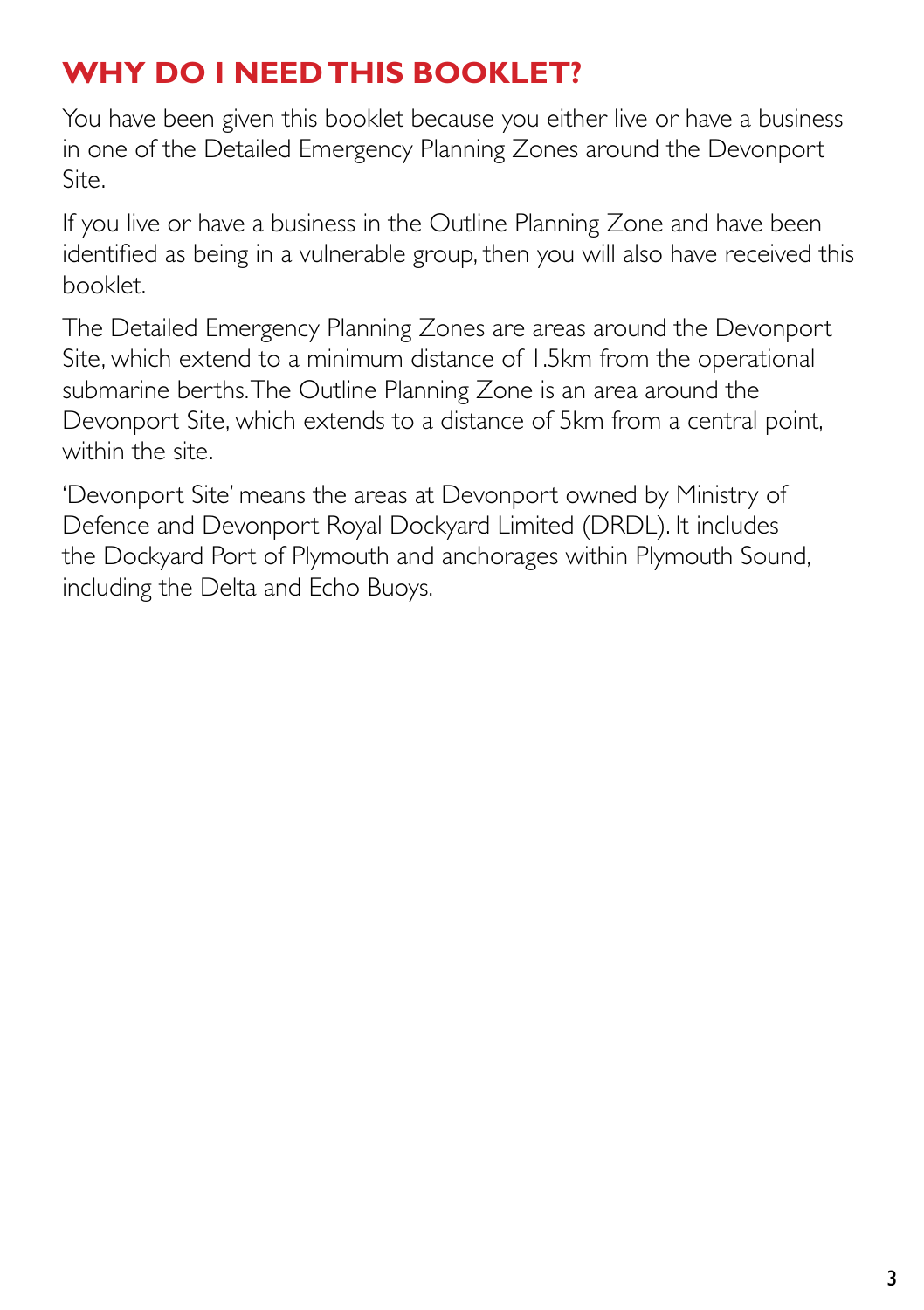#### **The maps below show the areas for the Detailed Emergency Planning Zones**

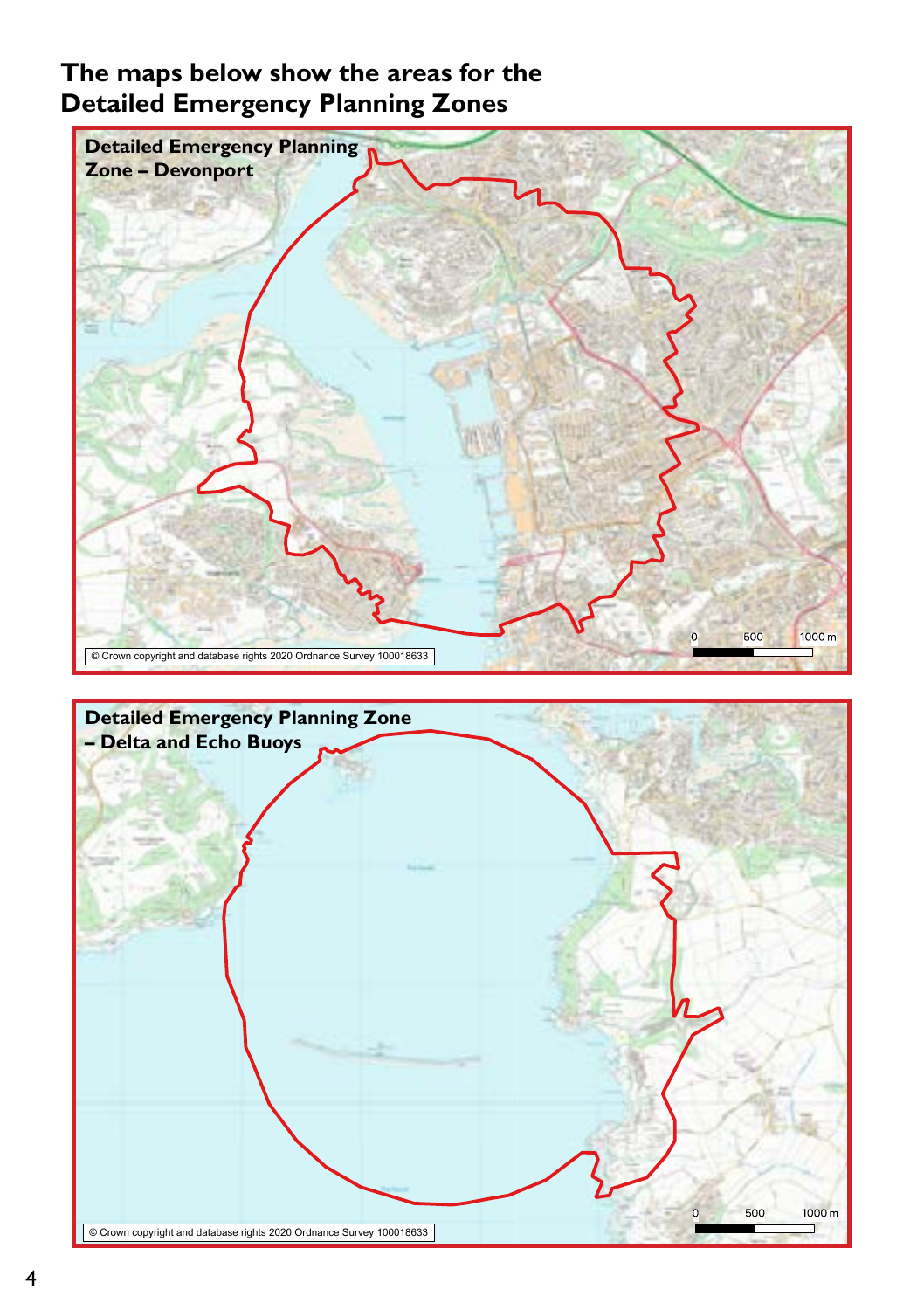#### **The maps below show the areas for the Outline Planning Zones**

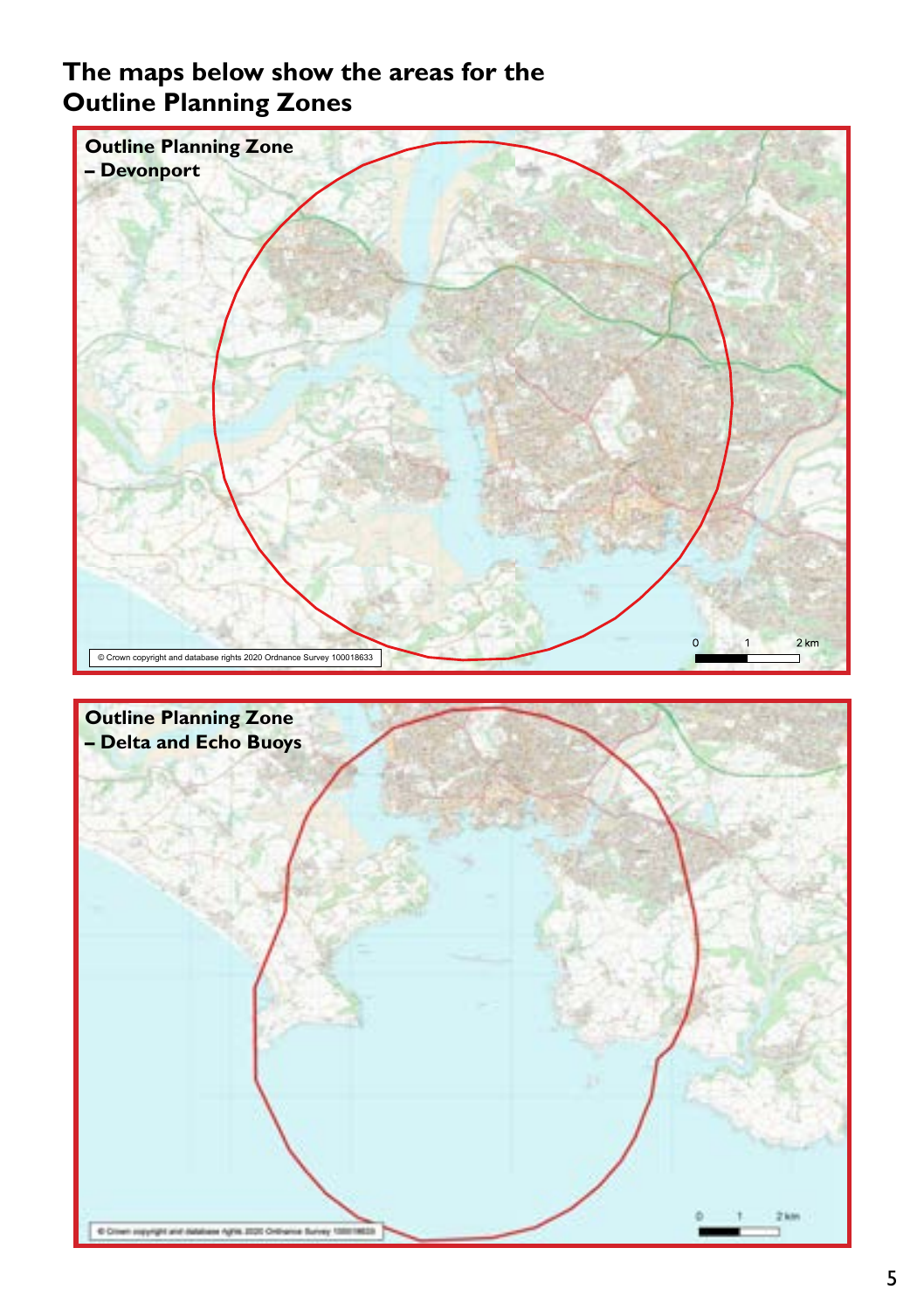The Devonport Site operates, berths and maintains nuclear powered warships and moves radioactive material around the site. In the very unlikely event that there is significant damage to the reactor a nuclear emergency could occur. If such a nuclear emergency did occur radioactive material could be released into the air and/or marine environment. For an airborne release, radioactive material would be dispersed downwind and we work with weather forecasters who give us detailed advice about wind direction. This tells us how any radiation is dispersed and which areas could be affected. A proportion of this material would fall to the ground or marine environment.

If there is a nuclear emergency, people could be exposed to gamma radiation (like X-rays) and to beta radiation. In some circumstances radioactive material could be released from the Devonport Site and affect areas close to or downwind of it. This booklet tells you what to do in the very unlikely event that this happens. If necessary, the emergency services (which include the police, fire and rescue service and ambulance service), local councils, health services and the Environment Agency (who are all responsible for protecting the public) will co-ordinate an emergency response.

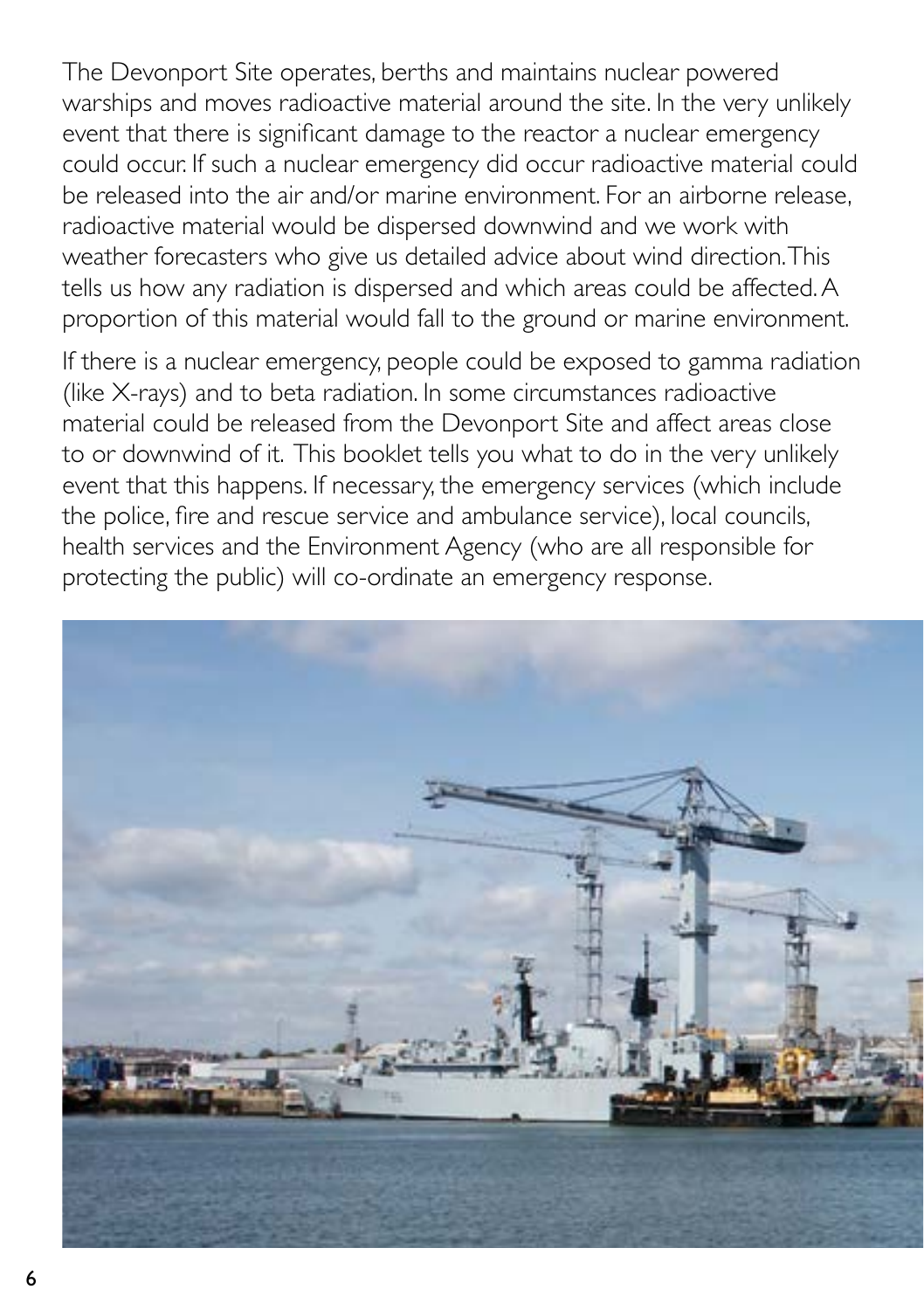In a nuclear emergency, you could be exposed to radiation by:

- breathing in contaminated air and gases (inhalation)
- touching contaminated surfaces
- eating or drinking contaminated food or water (ingestion)
- direct exposure to radiation

As radiation passes through the body it can damage or kill cells. The risk of exposure to radiation (for example an increased risk of cancer) increases with radiation dose. Only big radiation doses can cause radiation sickness.

If you take the advice given in this booklet, you will reduce the effects of exposure to radiation.

Radioactivity, limits and hazards are explained further on pages 12-13.

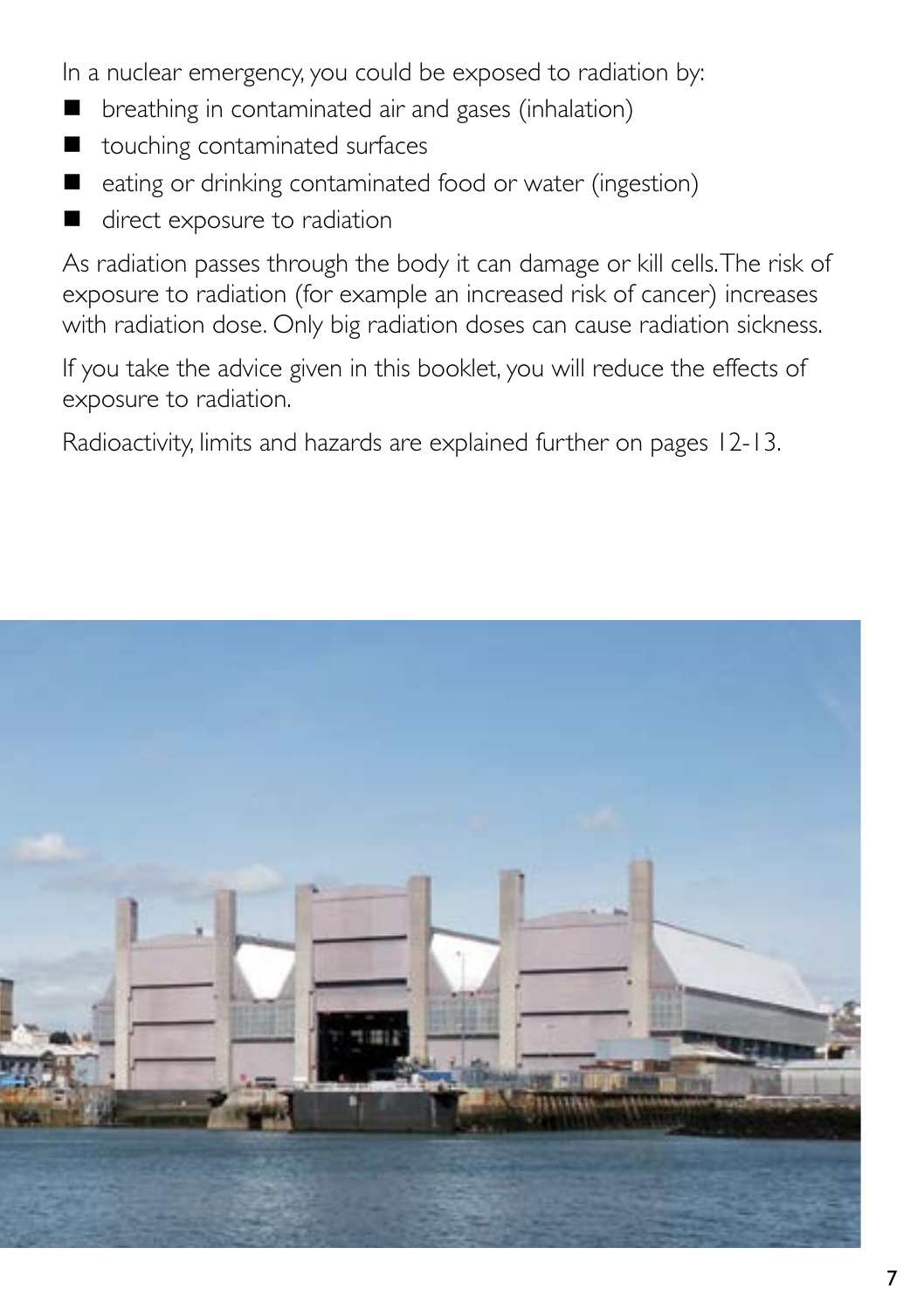### **HOW WILL I KNOW IF THERE IS A NUCLEAR EMERGENCY?**

The Naval Base siren will give the emergency signal – a rising and falling wailing note. The 'All Clear' signal will be given by sounding the siren on a steady note for at least a minute.

The siren is tested every Monday morning at 11.30am.

The siren is sounded to warn people on the Devonport Site that there is a nuclear emergency. The siren may also be heard in nearby areas. You will also hear that there is a nuclear emergency via announcements on television, radio or social media or the Emergency Notification System (see page 15 for more details).

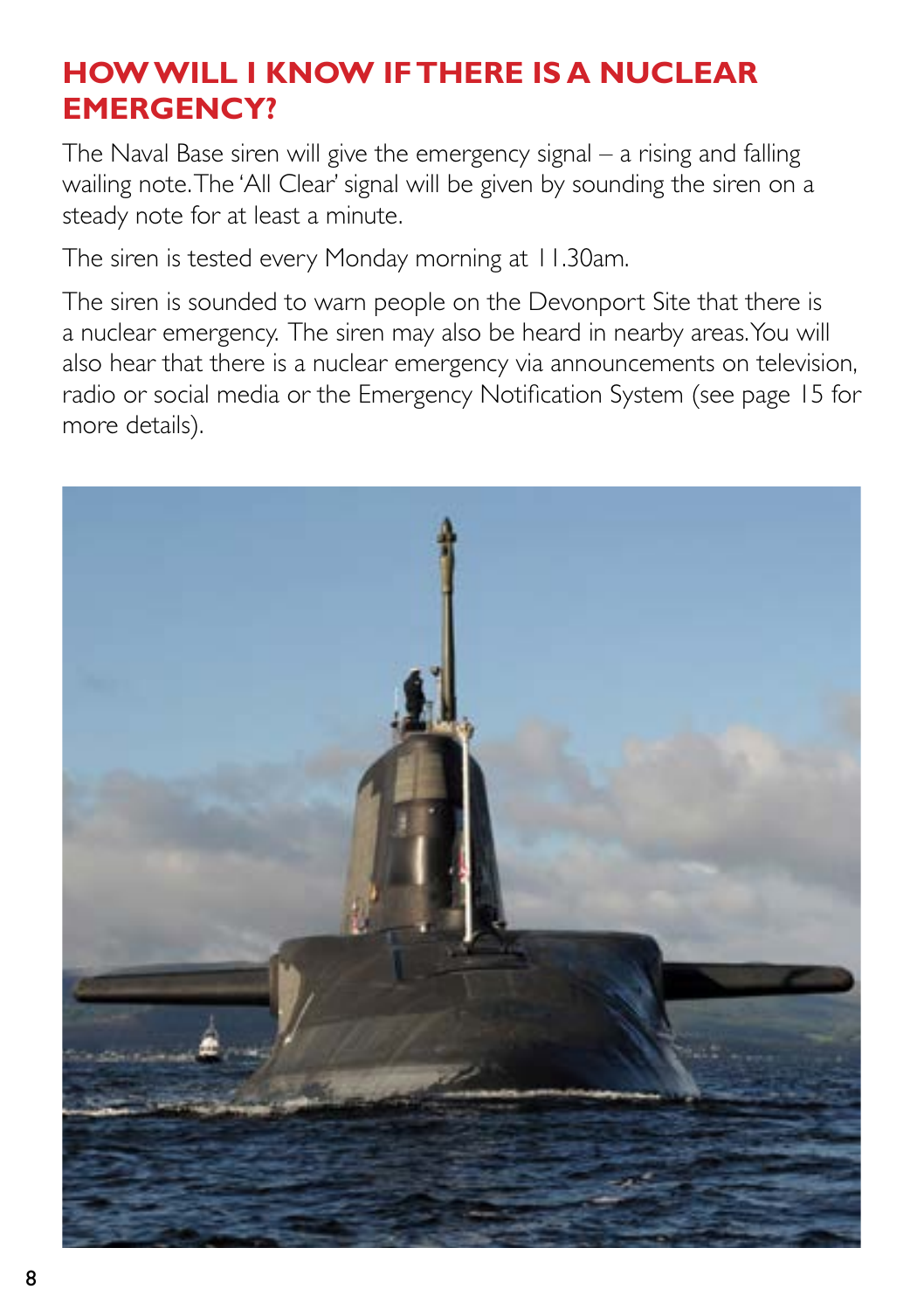## **WHAT SHOULD I DO AND WHY?**

#### **1 Go indoors and stay there. This is because levels of radiation could be higher outside.**

Staying inside is the most important safety advice. You should stay inside because levels of radiation will probably be higher outside. Also keep your pets indoors to stop them bringing in radioactive material from outside. If you are away from home when there is a nuclear emergency, then go into the nearest building.

#### **2 Close all windows and doors.**

You should close external doors and windows to stop radioactive material from outside coming inside.

#### **3 Put out fires and boilers and shut off air conditioning units.**

Fans, air conditioning units, boilers, gas fires and heating systems draw in air from outside. You should switch off these things (and damp down open fires) to stop radioactive material from outside coming inside.



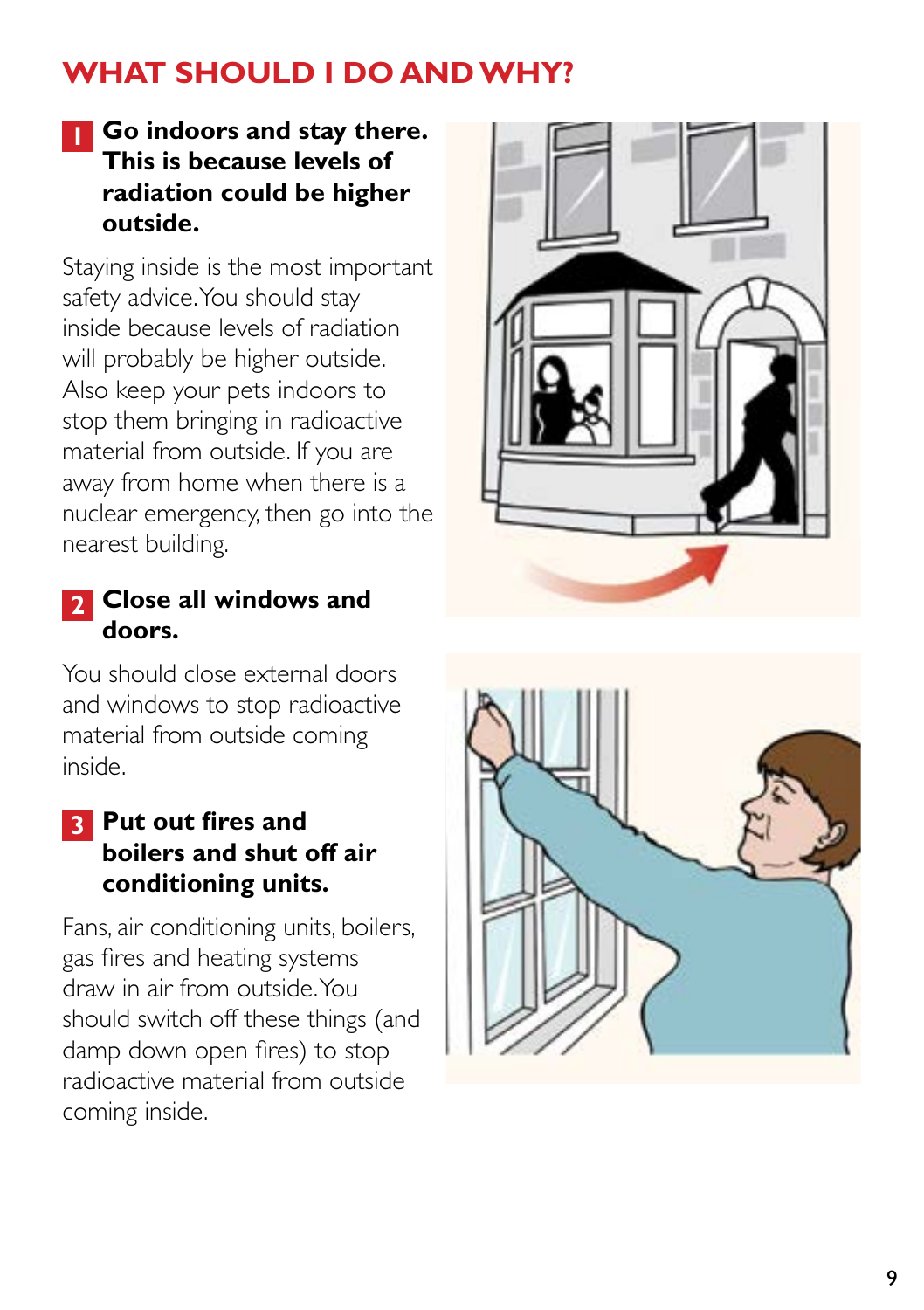### **4 Listen to local TV or radio or check social media for more instructions.**

During a nuclear emergency, advice will be given out regularly on local television, radio or social media.

| <b>TV</b>                                  |          |                              |                 |  |  |
|--------------------------------------------|----------|------------------------------|-----------------|--|--|
| BBC 1                                      | $\Gamma$ |                              | <b>Sky News</b> |  |  |
|                                            |          |                              |                 |  |  |
| <b>RADIO</b>                               |          |                              |                 |  |  |
| BBC Radio Devon - 103.4                    |          | $BBC$ Radio Cornwall $-95.2$ |                 |  |  |
| Heart $-88-108$ (varies)                   |          | Radio Plymouth - 106.7       |                 |  |  |
| Pirate $FM - Devon 102.2$ / Cornwall 102.8 |          |                              |                 |  |  |

#### **Announcements will be made about:**

- the care of children at school
- vour food and water supply
- $\blacksquare$  the delivery of stable iodine tablets
- care of animals and pets



### **5** Do not make mobile or landline phone calls.

You should not make mobile or landline phone calls because the phone system could become overloaded. If this happens the emergency services will not be able to contact each other.



### **6 Do not leave the area.**

You should not leave the area because roads may become gridlocked and the emergency services will not be able to get through to do their job. It is very unlikely that an evacuation of the area will be needed. If there is any need for an evacuation, details will be given on local television, radio and social media. They will tell you what to do and when.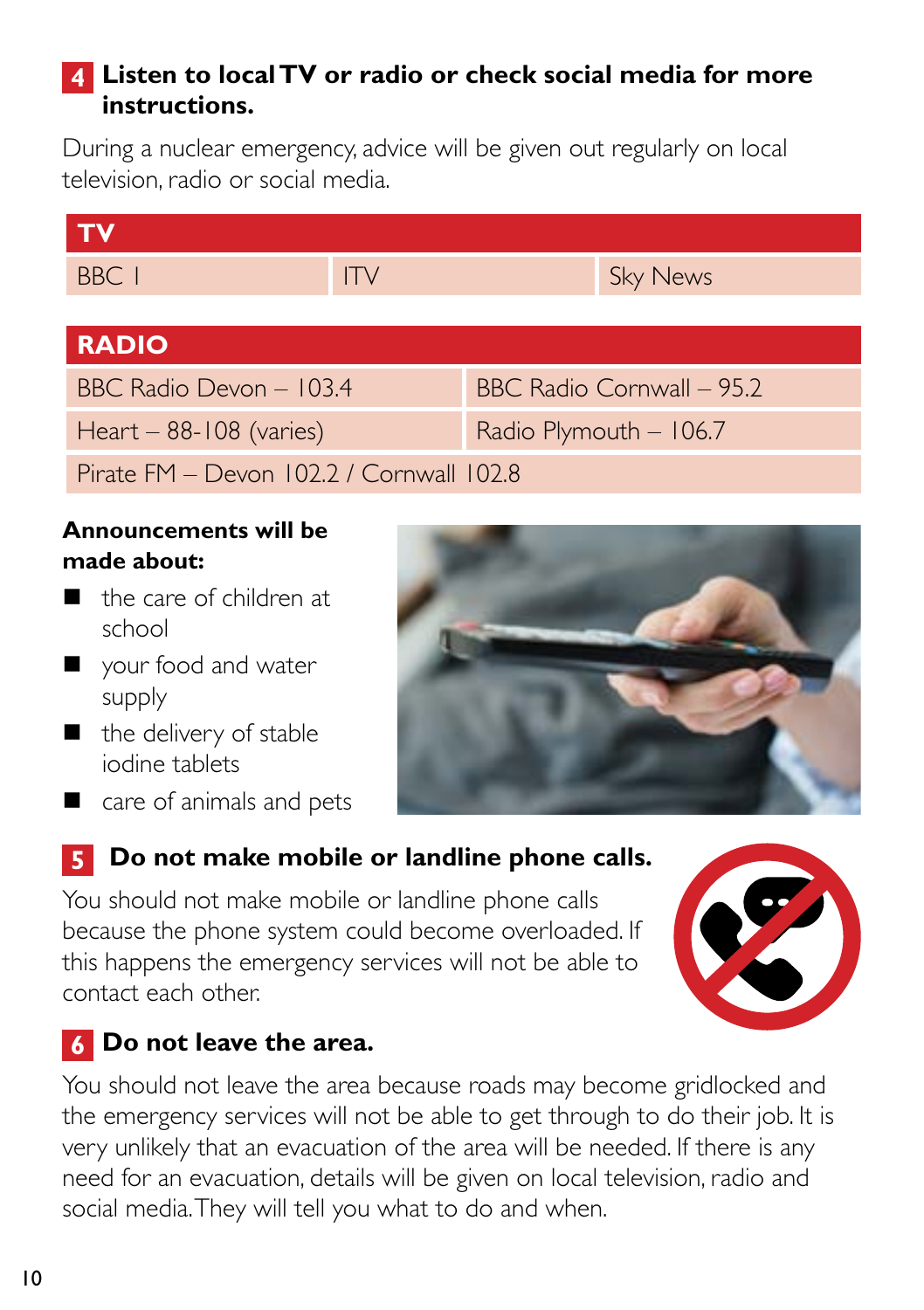### **7 Only take stable iodine tablets if you are told to do so.**

These tablets help to protect the thyroid from harmful effects of radioactive iodine. It is very unlikely that radioactive iodine would be released into the air. However, if this happens then staff from the Devonport Site will come and give the tablets to people in the affected areas. This will happen within a few hours of an emergency. You will also get advice on how to take them.



#### **You should make sure that everyone in your house or business premises knows what to do if there is a nuclear emergency.**

#### **Please make sure you have adequate arrangements in place to inform visitors.**

## **WHAT ABOUT FOOD AND DRINK?**

It is unlikely that the water supply will be affected. It is also unlikely that food or drink in your house that is covered or sealed will be affected. If foodstuffs do get contaminated they will be unfit to use. You will be told if this is the case by announcements on local TV, radio and social media. Advice will also be given to farmers, fishermen and other food producers.

### **HOW WILL CHILDREN BE CARED FOR AT SCHOOL?**

Children at school will be kept inside to protect them from radiation. Windows and doors will be closed and heating and air-conditioning units will be shut down. Children will be given stable iodine tablets, from the school's supply, if needed.

Do not risk exposing yourself or your children to higher levels of radiation by going outside to collect them.

You should tune in to local television, radio and social media to find out about the care and return of children at school.

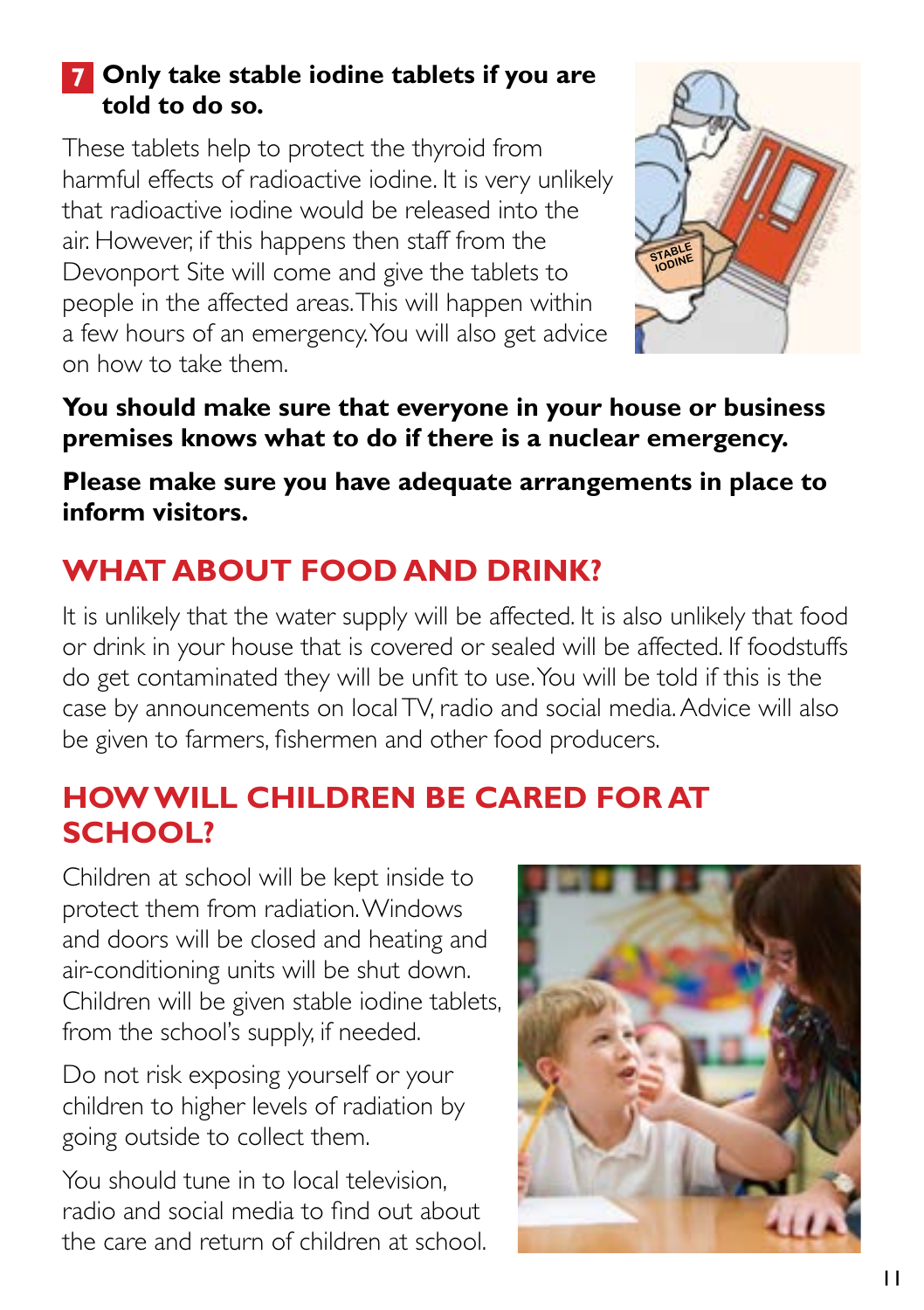## **WHAT ARE RADIOACTIVITY AND RADIATION?**

- Everything is made up of tiny building blocks called atoms.
- Each atom is made up of Electrons which orbit around a Nucleus. This contains Protons and Neutrons.



- Some atoms are unstable. They can become stable by getting rid of some of their protons, neutrons and electrons. They are termed radioactive and give off radiation.
- There are three types of radiation: Alpha radiation, Beta radiation and Gamma radiation.

**Alpha radiation** 







High speed electrons inegatively charged).



Senilar to X-Rays. They penetrate further.

- You cannot be contaminated with radiation, but you can become contaminated if you come into contact with radioactive materials.
- The effect remains with you until you are 'decontaminated' (the contamination is removed).

### **How radiation could affect your body**

Radiation can cause changes to molecules and tissue in the body. It can also change or affect DNA, the molecule which contains the information used to control our growth and development.



The DNA helix

- This can lead to biological effects such as cell changes. It is possible that these changes may not show up until some time after exposure to radiation.
- Different types of radiation can cause different effects and some parts of the body are more sensitive to radiation than others.
- Studies have shown that the risk of an effect from exposure to radiation increases with the radiation dose.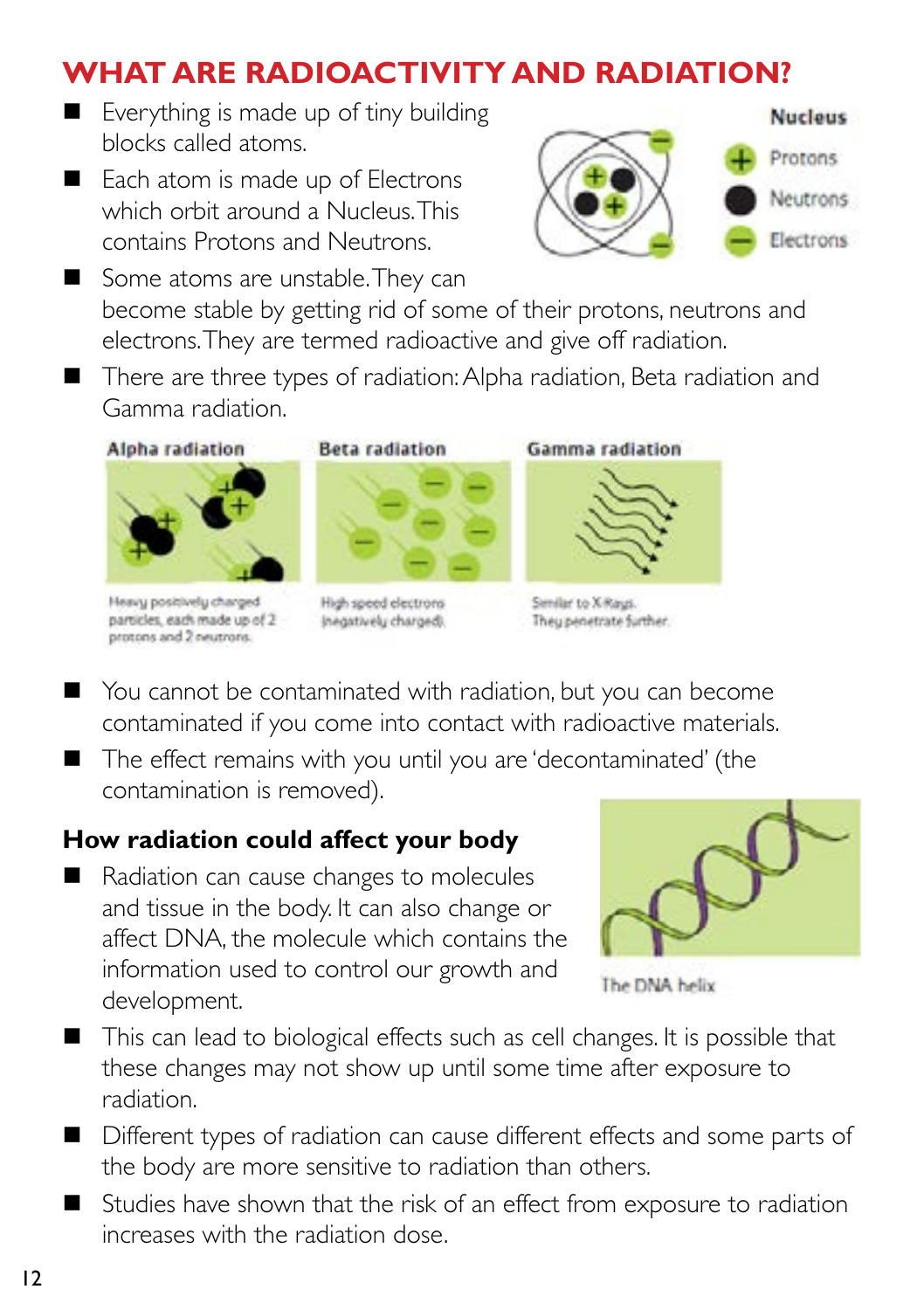### **Radiation measurement – quantities and units**

- $\blacksquare$  The unit by which the amount of radioactivity is measured is the becquerel
- $\blacksquare$  I becquerel (1 Bq) = 1 atomic disintegration per second
- $\blacksquare$  the effect of ionising radiation on the body is measured in sieverts
- $\blacksquare$  the sievert (Sv) is the unit of radiation dose
- $\blacksquare$  the sievert is a large quantity so often the term millisievert or microsievert is used
- $\blacksquare$  | millisievert (1 mSv) = 1/1000 Sv
- $\blacksquare$  | microsievert (1 μSv) = 1/1000,000 Sv

For comparison 1 millisievert is less than half the average annual dose from natural radiation in the UK.

1 microsievert is approximately equal to a tenth of the dose incurred during a flight from the UK to Spain.

### **Hazards from a nuclear emergency**

In a nuclear emergency, you could be exposed to radiation by:

- **D** breathing in contaminated air and gases (inhalation)
- touching contaminated surfaces
- $\Box$  eating or drinking contaminated food or water (ingestion)
- direct exposure to radiation



**1 Inhalation 2 Contaminated** 

 **surfaces**





**3 Ingestion 4 Direct** 

 **exposure**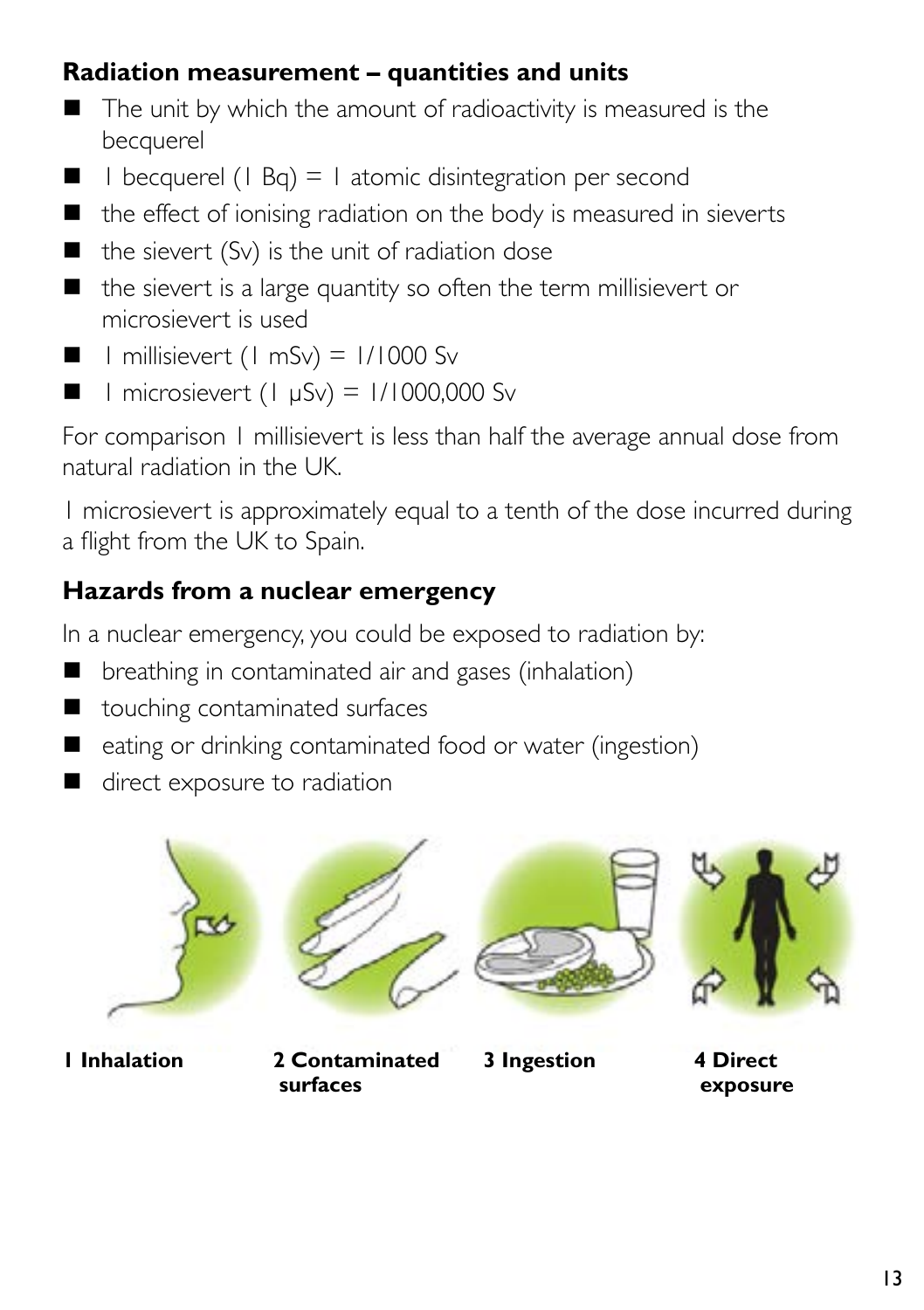## **WHO HAS PRODUCED THIS INFORMATION?**

This booklet has been produced by Plymouth City Council in consultation with Cornwall Council, Devon County Council, South Hams District Council, the Ministry of Defence and Devonport Royal Dockyard Limited (DRDL). It has been prepared in accordance with the Radiation (Emergency Preparedness and Public Information) Regulations 2019 (REPPIR).

REPPIR requires that the Ministry of Defence and DRDL, as the Devonport on-site operators, have emergency plans in place. It also states that the local authorities must provide prior information to people who live or work in the area surrounding the Devonport Site who may be affected by a nuclear emergency. The term 'nuclear emergency' is the same as 'radiation emergency', defined in REPPIR 2019. The term 'nuclear emergency' is used in this booklet.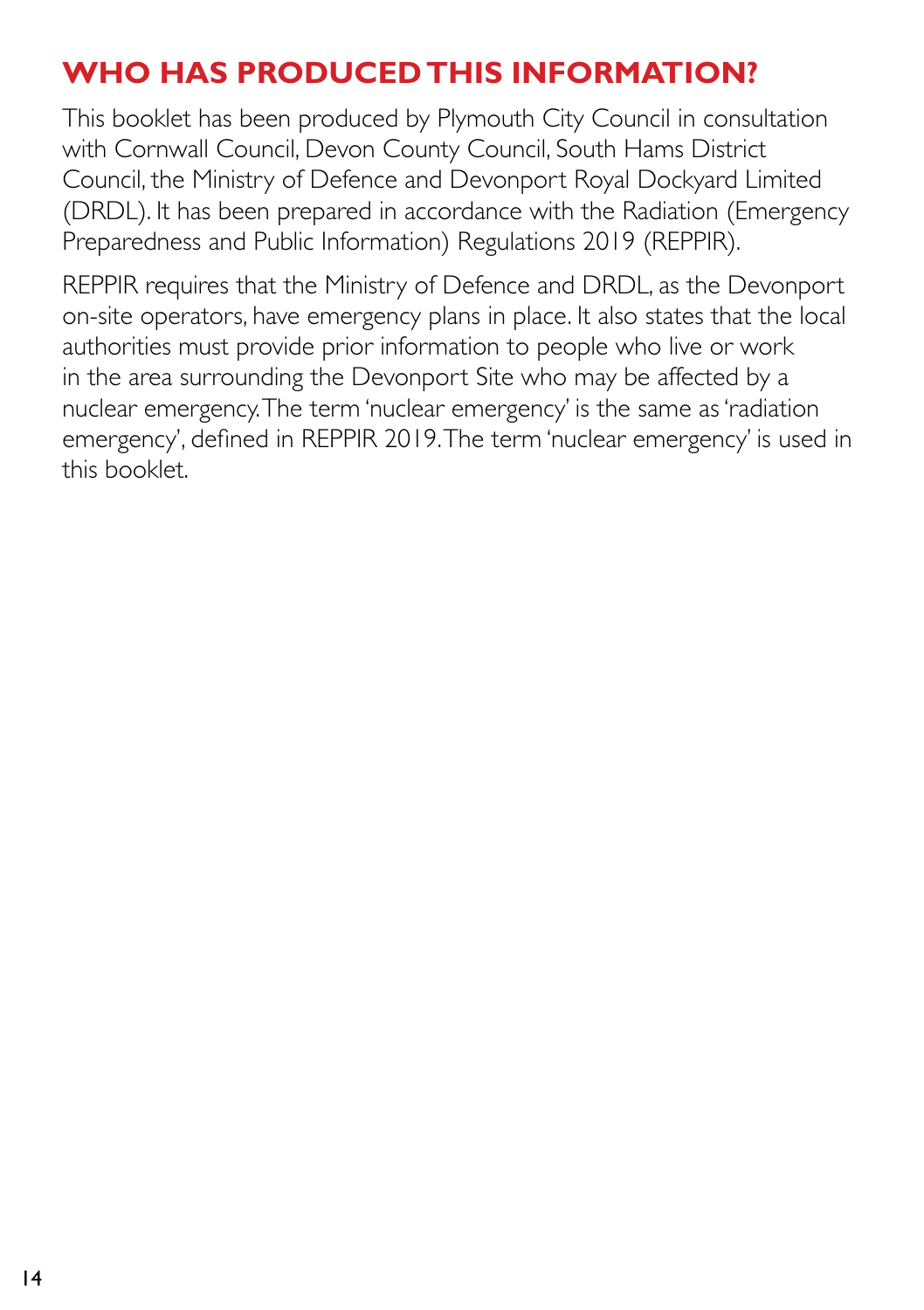## **WHERE CAN I GET MORE INFORMATION?**

The off-site emergency plan for the area around the Devonport Site is called the Devonport Off-Site Emergency Plan (DOSEP).

It is written by Plymouth City Council as the lead local authority. The plan gives details of the roles of the Ministry of Defence, DRDL, the emergency services, and the other local civil authorities in the event of a nuclear emergency. You can view the DOSEP at [www.plymouth.gov.uk](http://www.plymouth.gov.uk) or [www.cornwall.gov.uk](http://www.cornwall.gov.uk).

There is a free emergency notification service for residents and businesses close to the Devonport Site to inform them in the very unlikely event of a nuclear emergency. Registration is via the Plymouth City Council, Cornwall Council or Devon County Council websites. To register for this service visit [www.plymouth.gov.uk/emergencies](http://www.plymouth.gov.uk/emergencies).

You can get more information on radiation and the Devonport Site from: Nuclear Safety Assurance, Emergency Planning and Response Team, Howard Block, Building B128, HM Naval Base, Devonport, Plymouth PL2 2BG Email: NAVYNBCD-NSAEPR@mod.gov.uk

The information in this booklet is available in other languages and formats. Call 01752 668000 and ask for the Civil Protection Service.